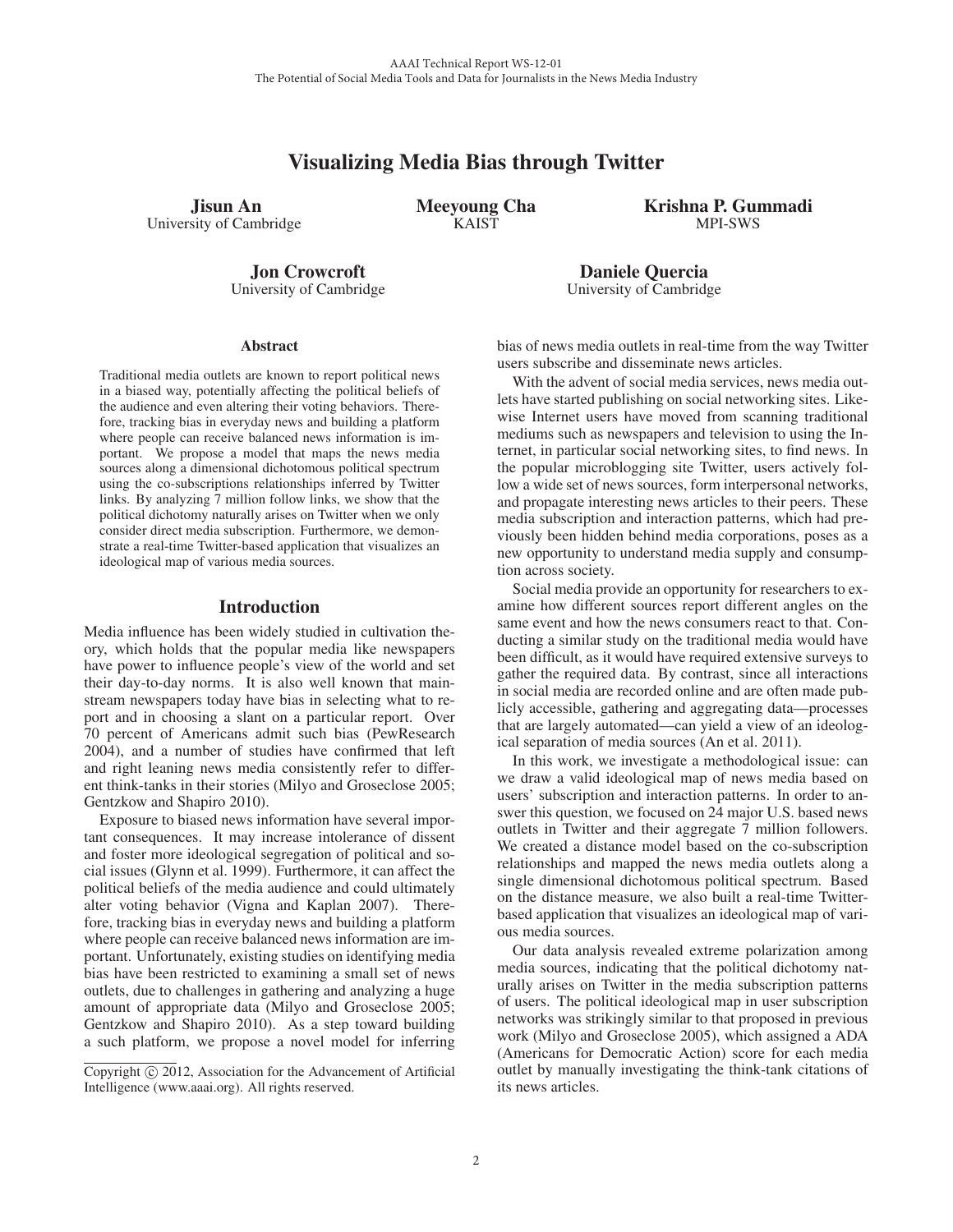### Methodology

### The Twitter dataset

We obtained the Twitter data published in a previous work (Cha et al. 2010), which comprises the following three types of information: profiles of 54M users, 1.9B directed follow links among these users, and all 1.7B public tweets that were ever posted by the collected users. For the analysis, we identified a set of news media sources by consulting: (1) *http://newspapers.com* website, which listed top 100 news papers in the U.S. by circulation; and (2) Twitter's "Browse Interest" directory at *http://twitter.com/#!/who\_to\_follow/interests/news*. From these two lists, we searched news providers, including main stream news outlets as well as individual journalists and anchors as it is also known that they have distinctive set of audience and play a prominent role as news providers.

We only considered U.S. based news media sources, and that left us with 24 media sources in news category. Those media sources examined are listed in Table 1 with their political bias. We mapped the political leaning of media sources into three groups, left-wing (liberal), center, and right-wing (conservative), using a number of public data including a seminal paper (Milyo and Groseclose 2005) and web resources such as *http://www.left-right.us/about.html* in order to use them as a gold standard.

| Leaning | <b>News media sources</b>                    |
|---------|----------------------------------------------|
| Left    | nytimes, washingtonpost, nprnews, nightline, |
|         | theearlyshow, nprscottsimon, davidgregory,   |
|         | ariannahuff, terrymoran, jdickerson, maddow, |
|         | nprpolitics, todayshow, huffingtonpost,      |
| Center  | andersoncooper, cnnbrk,                      |
|         | richardpbacon, jackgraycnn, GMA              |
| Right   | foxnews, washtimes, usnews, chicagotribune   |

Table 1: Political leaning of news media sources

Then we obtained all follow links to media sources and corresponding tweets. The resulting dataset includes 24 media sources that have a total of 7,782,104 subscribers. Some media sources were extremely popular and had millions of followers like the New York Times (1,755,740) while other media sources have fewer followers, e.g., NPR News (116,834), Fox News (100,272), and U.S. News (4,747). Among all subscribers of those 24 media sources, we only considered active users for the analysis by filtering out users having less than 10 tweets for last three months.

#### Generating an ideological map

We present a novel but preliminary algorithm that generates an ideological map of media sources through Twitter network. The basic idea is to determine a position of one media source on a one dimensional space by considering its distances to other media sources. The distance between them may be inferred from their co-subscribers. Hence there are two major parts in this algorithm; how to measure a distance between two media sources and how to align them in a line.

We previously proposed a measure of *closeness* between two media sources (An et al. 2011). There, we calculated

the fraction of common audience. The intuition behind this is the closer two media sources are the more their audiences overlap. While this metric tells us about a relative distance to other media source, it does not yield an actual distance of two media sources given one dimensional space.

Let A represent the media of interest and  ${B_1, B_2, \cdots, B_n}$  be the set of n other media sources for which we would like to measure the closeness from A. Then, the closeness value of A and  $B_i$  is defined as:

$$
c(A, B_i) = \frac{|A \cap B_i|}{|A \cup B_i|} \tag{1}
$$

The distance value of  $A$  and  $B_i$  in an one dimensional space  $S$  is defined as:

$$
d(A, B_i) = k \cdot \left(\frac{c(A, B_i)}{\sum\limits_{j=1}^{n} c(A, B_j)}\right)^{-1}
$$
 (2)

where  $k$  is a constant value determined based on the given space S.

To predict a position of a media source on a given space, we apply a global network positioning (GNP) algorithm (Ng and Zhang 2002). GNP is a peer-to-peer and coordinatesbased approach that models the Internet as a geometric space. It characterizes the position of any host in that space with a set of geometric coordinates. In GNP, a small set of hosts called Landmarks firstly compute their own coordinates in a chosen geometric space (e.g., a 1-dimensional Euclidean space), then any remaining host computes its own coordinates relative to the Landmarks. By considering a media source as a host, we are able to apply the GNP algorithm to determine coordinates of media sources on 1-dimensional Euclidean space.

Given the coordinates of the  $N$  Landmarks  $L_i$  in the geometric space  $S$ , each media source now derives its own coordinates. To do so, a media source M measures the distances to those Landmarks  $L_i$  with  $Eq.(2)$  (ideal media-to-Landmark distances -  $d(M, L_i)$ ). By minimizing the overall error between ideal  $d(M, L_i)$  and euclidean distances, M can determine its own coordinates. For error measurement function, we take the mean squared error (MSE).

#### **Results**

We implemented our proposed algorithm and developed a web-based application that visualizes a political spectrum of various media sources in Twitter at *http://bit.ly/mediaexplorer*. As we mentioned before, our algorithm requires Landmarks and their coordinates. Rather computing their coordinates in advance, we used a wellknown media bias measure, named ADA (Americans for Democratic Action) score, which is calculated based on various quantities such as the number of times a media outlet cites various think-tanks and other policy groups (Milyo and Groseclose 2005).

The ADA score is scaled from 0 to 100, where 0 means strongly conservative and 100, strongly liberal. For instance, ADA scores are 39.7 for Fox News and 73.7 for NYTimes.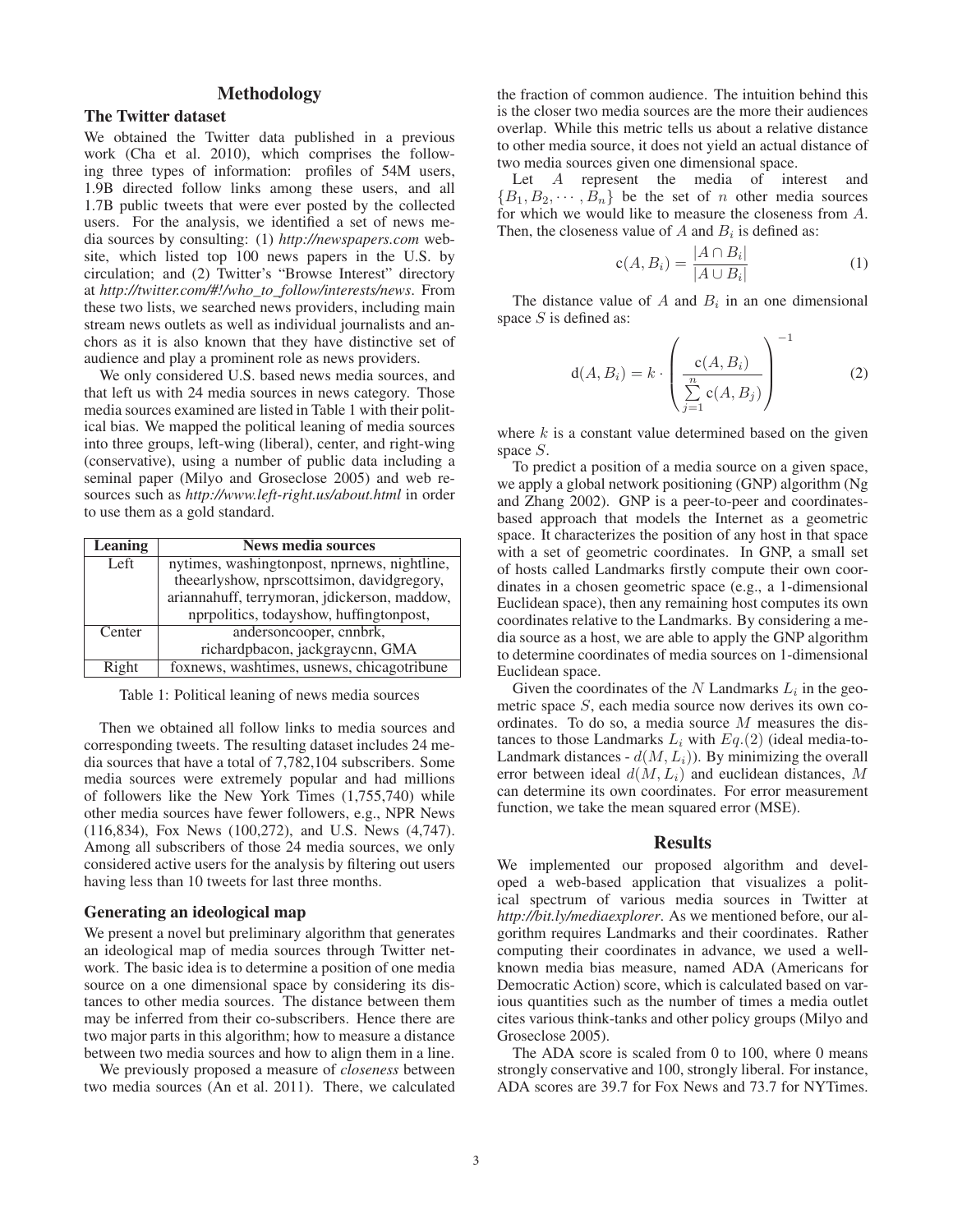

Figure 1: Screenshots of the Media Explorer webpage (*http://bit.ly/mediaexplorer*)

Our application uses the same scale with ADA score. Out of 18 news sources reported in (Milyo and Groseclose 2005), we used four of them as Landmarks for our application; Fox News (39.7), GMA(56.1), Today Show (64), and NPR News (66.3), which are known to have not changed their political leanings since their scores have reported.

The application shows the political coordinates of few other media sources (e.g., NPR Politics, TIME, WSJ, TED Chris, Chicago Tribunes) on the map depicted as green circles (Figure  $1(a)$ ). The blue circles on the map are those four Landmarks. Note that an ideological map of any news media sources can be generated automatically from our proposed methodology on inferring media bias while only 18 media sources have been examined in (Milyo and Groseclose 2005). Our application also shows, for a given media outlet, the list for the most similar media outlets based on the closeness measure. Figure 1(b) shows an example result we obtained for New York Times, where NPR Politics, TIME, and TED Chris come out as the top three closest media.

Finally, we test the effectiveness of our algorithm through comparison between our predicted positions and that in ADA's list. Out of 18 news sources with ADA scores reported in (Milyo and Groseclose 2005), we found 10 of them in our dataset. We used two of them as Landmarks of our algorithm, Fox News (39.7) and Today Show (64), and positioned 8 media sources remained on a one dimensional space scaled from 0 to 100. In the future, we will explore automatic ways of selecting the optimal (number of) Landmarks. For now, we select those two media sources simply because they belong to opposite sides of the political spectrum.

We measure how well ADA's list and our algorithm's list (Figure 2) are correlated. To do so, we opt for two widelyused correlation measures: Spearman's Rank Order correlation  $(r<sub>s</sub>)$  and Pearson product-moment correlation coefficient  $(r_p)$ . We find high correlations between the two lists: correlation coefficients are as high as .44 ( $p > 0.1$ ) for  $r_s$  and .51 ( $p > 0.1$ ) for  $r_p$  (their statistical significance is low simply because the number of media sources in the lists is low it is 8).



Figure 2: Comparison between our predicted position and that in ADA's list. The grey band includes one standard error of the prediction.

A pictorial political map of those 10 media sources is shown in Figure 3 along with their coordinates. We observed a strong tendency of known political dichotomy where NPR News and New York Times, which are known to be leftslanted, are positioned to one side and Washington Times, Fox News, and U.S News, which are known to be rightslanted, are positioned on the other side. However we also